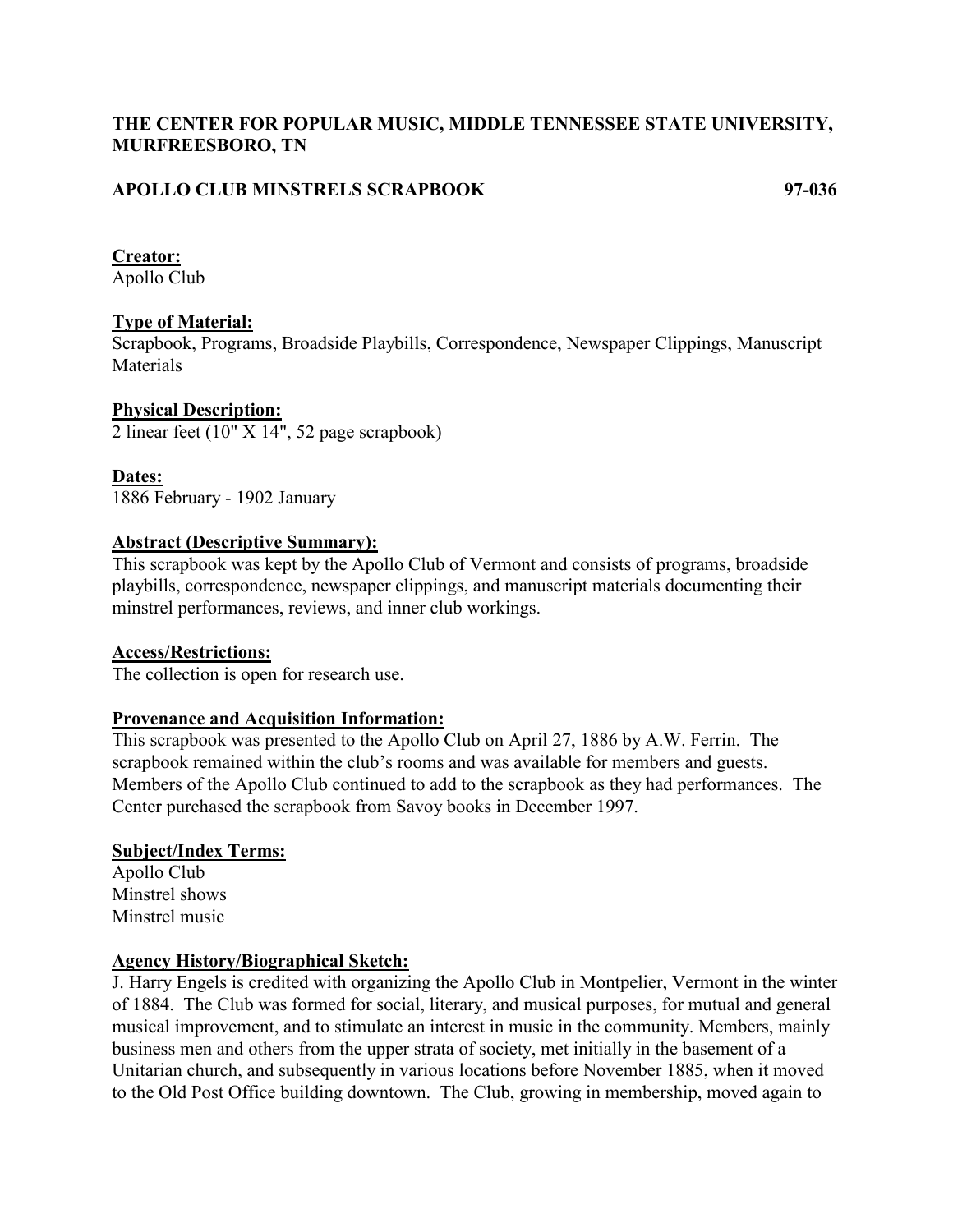#### **APOLLO CLUB MINSTRELS SCRAPBOOK 97-036**

the F. W. Bancroft block in October 1886 and ended up in the second floor of the Blanchard Opera House building where it remained. Albert W. Ferrin was its president for some time. Membership in October 1886 was 49, and up to 140 by 1892. Apparently the clubhouse itself was very well decorated, furnished, and maintained, and the etiquette standards of members and guests high.

Thirty singing members of the Club and several other specialists took part in a disciplined and reputable minstrel show that played at various locations in Vermont, notably Montpelier, Lyndonville, Wells River, St. Albans, St. Johnsbury, and Woodsville (N.H.). They began performing shortly after the Club formed in 1884. There were apparently no shows in 1890-91, but they resumed in 1892.

Although this club was not nationally recognized, it typifies local social clubs with regional outreach.

# **Scope and Content:**

This scrapbook consists of programs, broadside playbills, correspondence, and newspaper clippings documenting minstrel performances and reviews of the Apollo Club. The newspaper clippings include background information about the Apollo Club (including descriptions of the meeting rooms and the beginnings of the organization), club meeting and election results, personnel of some performances, repertoire, announcements of upcoming events, and detailed reviews of whole events.

In addition to the programs and a large fold-out playbill, items among the scrapbook include a petition of citizens pledging their support for another entertainment put on by the club, an invitation by telegram for a performance, letter of thanks for a donation to the ladies' library guild, a letter from an associate or club member, and a list of active members (circa 1892).

### **Arrangement:**

The original arrangement of the scrapbook was maintained during processing. The sole exception to this arrangement is the lower portion of the large fold-out playbill or poster that has been removed from the scrapbook for preservation reasons and was placed in an oversize shelving unit.

# **Location:**

This scrapbook is located among other manuscript collections by accession number, in an oversize box. The lower portion of the large fold-out playbill or poster has been removed from the scrapbook, placed in mylar, and is stored in the Manuscript drawer of the metal oversize shelving unit in the stacks.

# **Related Materials:**

The InMagic database of CPM's holdings maintains records for other minstrel playbills,